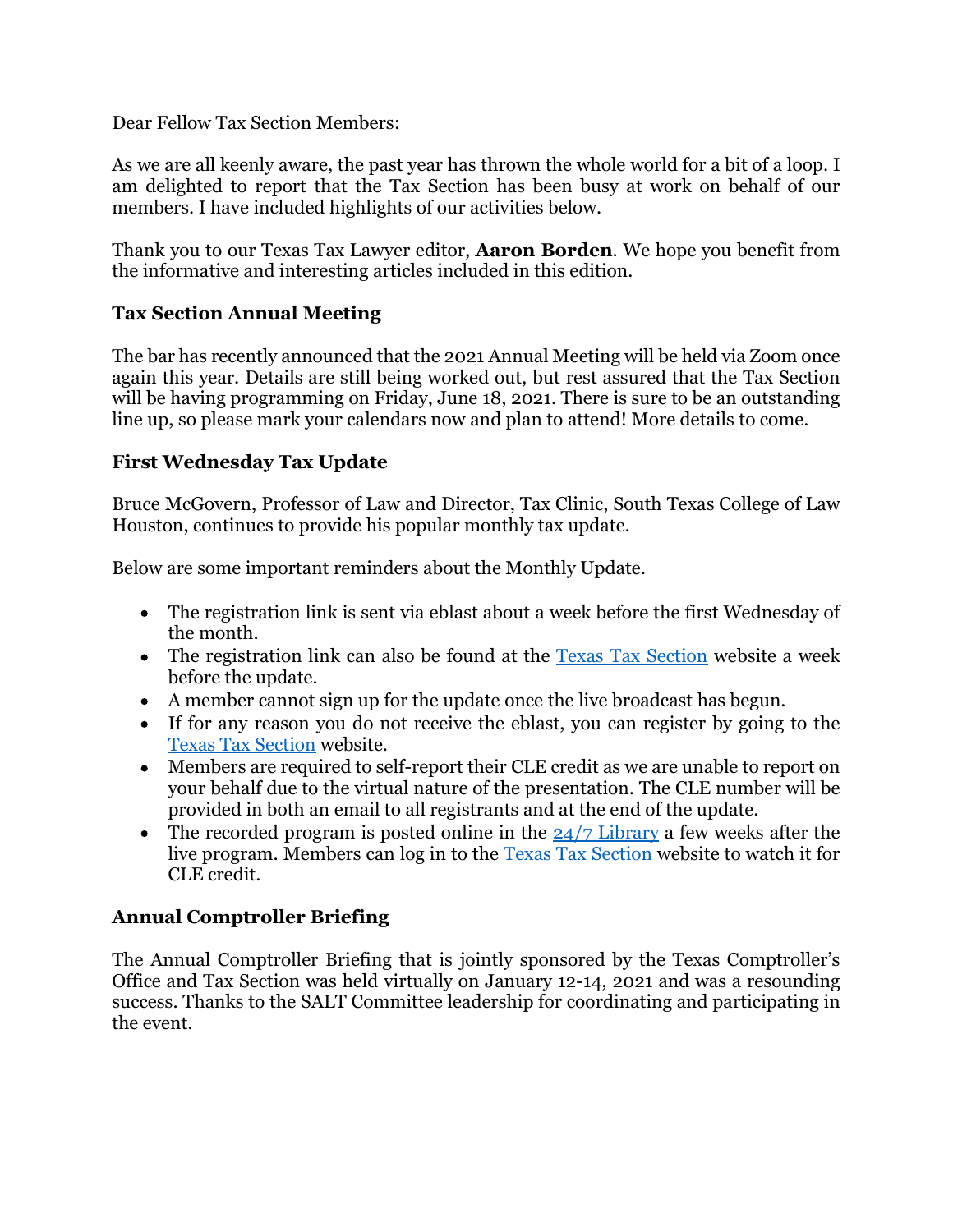#### Tax Law in Day

Tax Law in a Day is a seminar specifically designed to provide information on a wide variety of basic tax topics. Renesha Fountain, Tax Section Council member, and Harriet Wessel, coordinated this year's Tax Law in a Day, which was held as a virtual meeting over two days, February 4 and 5, 2021. The programs were outstanding and we had record attendance. A special thanks to all of the speakers for sharing their knowledge and to Renesha and Harriet for their leadership!

# A Deep Dive into the Carried Interest Regulations

An advanced tax law webinar that focuses on the Carried Interest Regulations will be held via Zoom on April 23, 2021 from 10:30 a.m. to 2:30 p.m. Chair-Elect Dan Baucum is coordinating the programming, and it will be a program you will not want to miss!

### Committee on Government Submissions

The Committee on Government Submissions continues its work under the leadership of Sam Megally, Jason Freeman, and Josh Prywes.

On January 25, 2021, the Tax Section submitted comments to the Internal Revenue Service regarding the Proposed Regulations on the Centralized Audit Regime. The principal drafters of the comments were Lee S. Meyercord and Jackson Oliver. Mary A. McNulty, past Chair of the Tax Section and member of the Partnership and Real Estate Tax Committee, also reviewed the Comments and provided substantive suggestions. The comments are included in this edition. Lee and Jackson also testified on March 25, 2021 at a virtual hearing to provide helpful testimony to the IRS and Treasury.

The work of the COGS committee continues to ensure that new regulatory provisions work as intended and any inconsistencies can be corrected before the finalization of the regulations and rules. This is a meaningful service to our profession and to the public in general. I commend all Tax Section members who have worked so hard in this important endeavor.

### Law School Outreach

The Law School Outreach Committee is responsible for visiting each law school in Texas to give a behind-the-scenes view of a tax attorney. This program has transitioned to online presentations at the law schools this year. Please see the Tax Section calendar for dates for other school visits. A special thanks to Audrey Morris who has diligently tracked down our busy law school coordinators to get these scheduled.

### Scholarship Applications

The Law School Outreach Committee also manages the Tax Section's annual scholarship program. Professor Alyson Outenreath is once again coordinating this process. This year the Tax Section plans to again award up to three scholarships to law students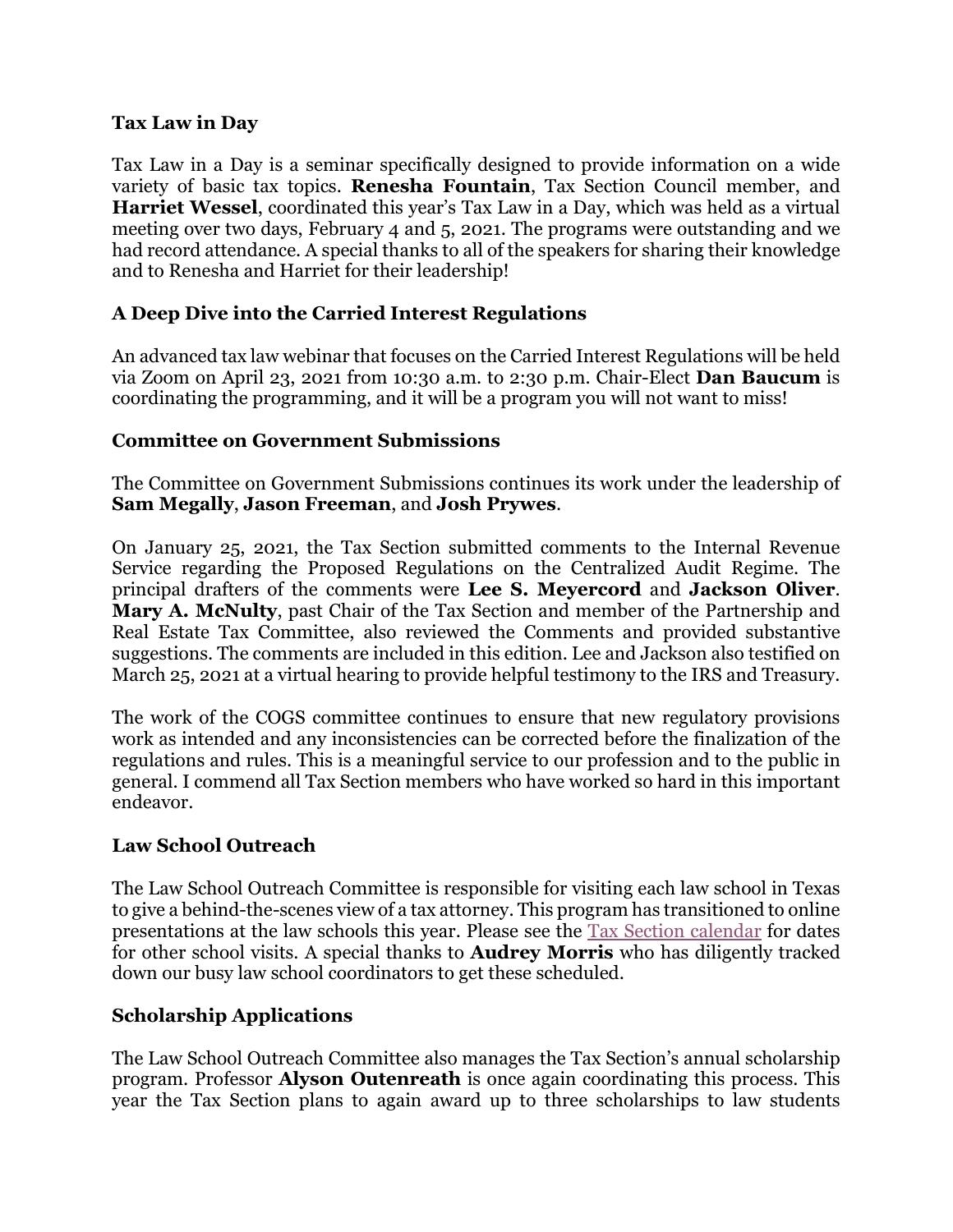intending to practice tax law in Texas. Applications are available now and are due on April 16, 2021. A copy of the scholarship applications is included in this edition. Please pass this along to any qualified candidates you know.

### Pro Bono Committee

The Tax Section's Tax Court Pro Bono program for both Tax Court trial sessions and settlement days in advance of the trial sessions have been held virtually. Because of our robust program, we also participated by request in tax court proceedings in Nevada and Florida. Our work in this area is widely known and recognized. The recently adopted rules of professional misconduct will make helping others even easier!

The section also participated in the Adopt-a-Base program again this year, by doing extensive training at Fort Bliss, Goodfellow Air Force Base, and Joint Base San Antonio. If you are interested in participating in these worthy endeavors or have any questions, please contact a member of the Pro Bono Committee. The work of this committee is some of the most meaningful work we can do for the public. All lawyers who assist in these projects have earned my highest regard. A very special thanks to Bob Probasco and Rachael Rubenstein who have worked so hard this year in helping others.

#### Welcome to our new Ex Officio Council Member

Due to a change in responsibility, **James D. Arbogast**, Chief Counsel for Tax Hearings and Litigation at the Texas Comptroller of Public Accounts, has had to step down in his position with the Council, but we are happy to welcome Bree Boyett, Tax Litigation Attorney, as the ex officio Council Member representing the Texas Comptroller of Public Accounts.

#### Sponsors

We heartily thank all of our sponsors for 2020-2021. They include Sapphire Level Sponsors Thompson & Knight and Chamberlain Hrdlicka, Platinum Sponsor Glast, Phillips & Murray, and Gold Sponsors Baucum Law, Davis Stephenson, Law Office of Catherine Scheid, and Mondrik & Associates. This year was complicated for many reasons, and the Section is grateful for the continued support of these law firms during the challenging times.

#### Contact Information

Please feel free to contact me or our Tax Section Administrator, Anne Schwartz, if you have any questions or would like additional information about any of these items or the Tax Section in general.

#### Lora G. Davis

Davis Stephenson, PLLC 100 Crescent Court, Suite 440 Dallas, Texas 75201